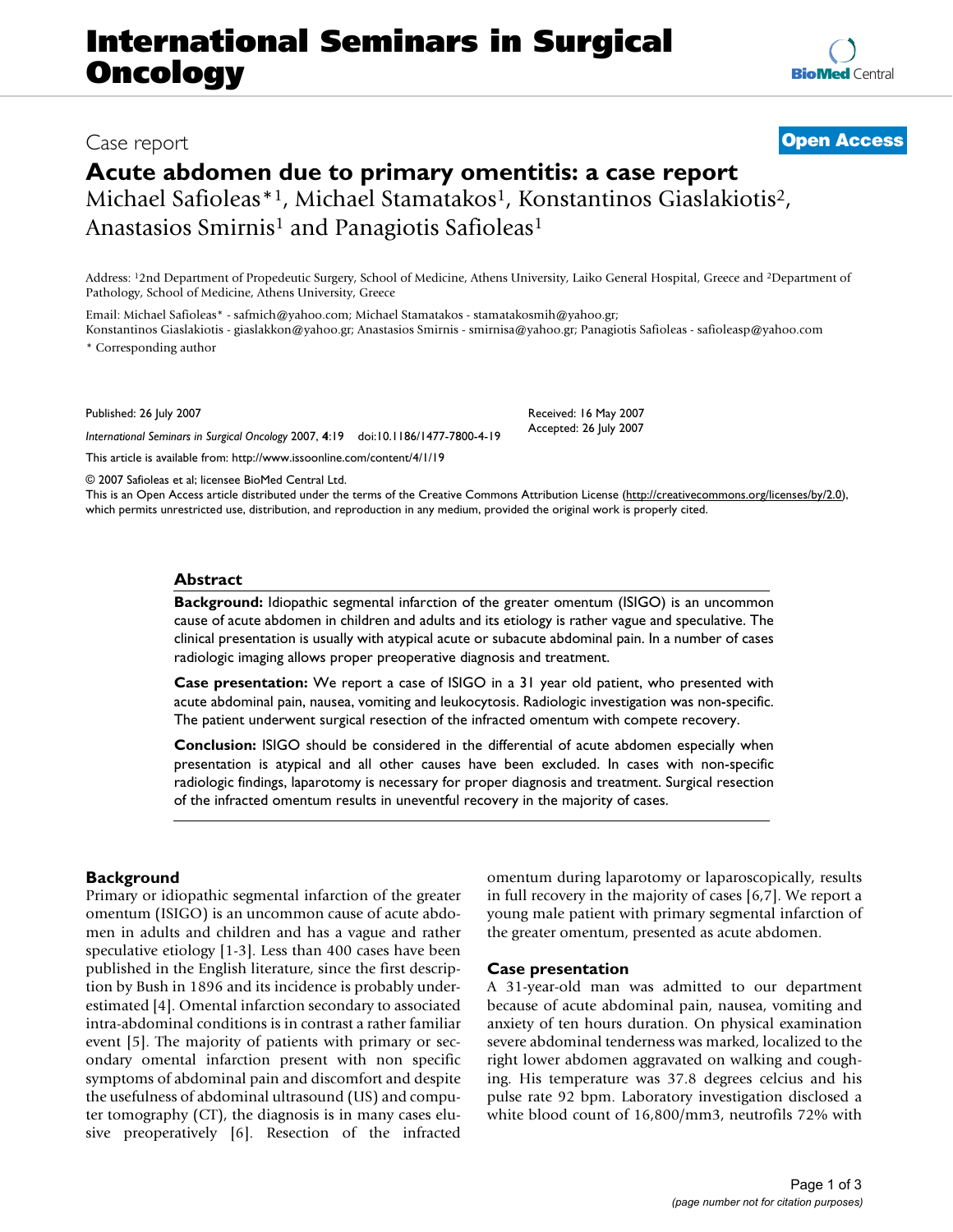left shift and elevated erythrocyte sedimentation rate

(ESR) and C reactive protein (CRP).

All other hematological and biochemical parameters were within normal range. Clinical presentation and laboratory findings suggested acute appendicitis and laparotomy was performed. Through a right paramedian subumbilical incision the right iliac fossa was explored and a grossly inflamed omental mass was revealed and resected. (Fig. 1).

A small amount of fluid was seen. The appendix was macroscopically normal and no other cause of acute abdomen was identified. The pathology of the surgical specimen reported primary omentitis. The patient made an uneventful recovery.

# **Discussion**

Segmental infarction of the large omentum is an uncommon condition that may present as acute abdomen in any age group, mainly in the fourth and fifth decade of life, with a male to female ratio of 2:1 [6]. It is seldom considered in the differential diagnosis of acute abdomen and its incidence may be underestimated. From a pathogenic point of view omental infarction is classified as secondary when it occurs in association with coexisting intraabdominal pathologies, such as internal or external hernias, chronic inflammatory conditions, adhesions and neoplasias and as primary or idiopathic when no other pathologic condition is identified. The latter is less common and has a rather vague etiology. Local omental abnormalities, such as anatomical malformations, redundant omental veins, local variations in omental fat distribution, leading to venous stasis and thrombosis have been



**Figure 1** Omental inflammatory mass.

suggested in the pathogenesis but the etiology is unclear [1,3,6].

Although controversial, as has been suggested but not proven, an infectious cause has also been reported for the spontaneous segmental infarction of the greater omentum [3,8].

In the majority of the published cases, omental infarction is located to the right side probably due to the greater size and mobility of the right sided omentum in relation to the left side [9]. Precipitating factors comprise trauma, increased intra-abdominal pressure following coughing, exertion, heavy meal and change in body position, which probably result in sudden misplacement of the omentum and compromised blood flow [6].

Clinical presentation is generally atypical. Cardinal manifestations are acute or subacute abdominal pain, commonly of right lower quadrant or right paraumbilical in location and severe abdominal tenderness, which is no radiating and progressively increasing in severity. Fever is usually absent or of low grade. In general, there is no nausea, vomiting, anorexia or other gastrointestinal complain. Laboratory investigation discloses mild leukocytosis and elevated ESR and CRP [1,3]. Abdominal US and CT scan reveal, in the majority of cases, solid hyperechoic lesions and a whirling mass with hyper-attenuated fatty tissue, respectively [10,11]. The presence of concentric linear strands in abdominal CT scan is highly characteristic of omental infarction and it allows accurate preoperative diagnosis [11]. Nevertheless, in many patients surgical intervention is necessary for definite diagnosis and treatment [6].

Laparotomy or laparoscopy discloses a fatty hemorrhagic mass in the abdominal cavity accompanied by free serosanguineous fluid [6,12]. Careful surgical exploration of the appendix, ovaries and other intra-abdominal organs is warranted. By definition, no accompanied intra-abdominal pathology is present.

Resection of the infracted omentum during laparotomy or laparoscopically is considered to be mandatory. Nevertheless, there are reports of effective non-operative treatment of omental torsion and segmental infarction of the greater omentum correctly diagnosed by imaging techniques, when the patient's condition is stable. The authors suggest that in these uncomplicated cases conservative treatment is acceptable [6]. However, surgical intervention is associated with faster recovery, better pain control and prevents complications, such as adhesion, stricture formation, bowel obstruction, abscess formation and possibly sepsis [12]. In our case, atypical clinical presentation and unspecific laboratory and radiological findings resulted in